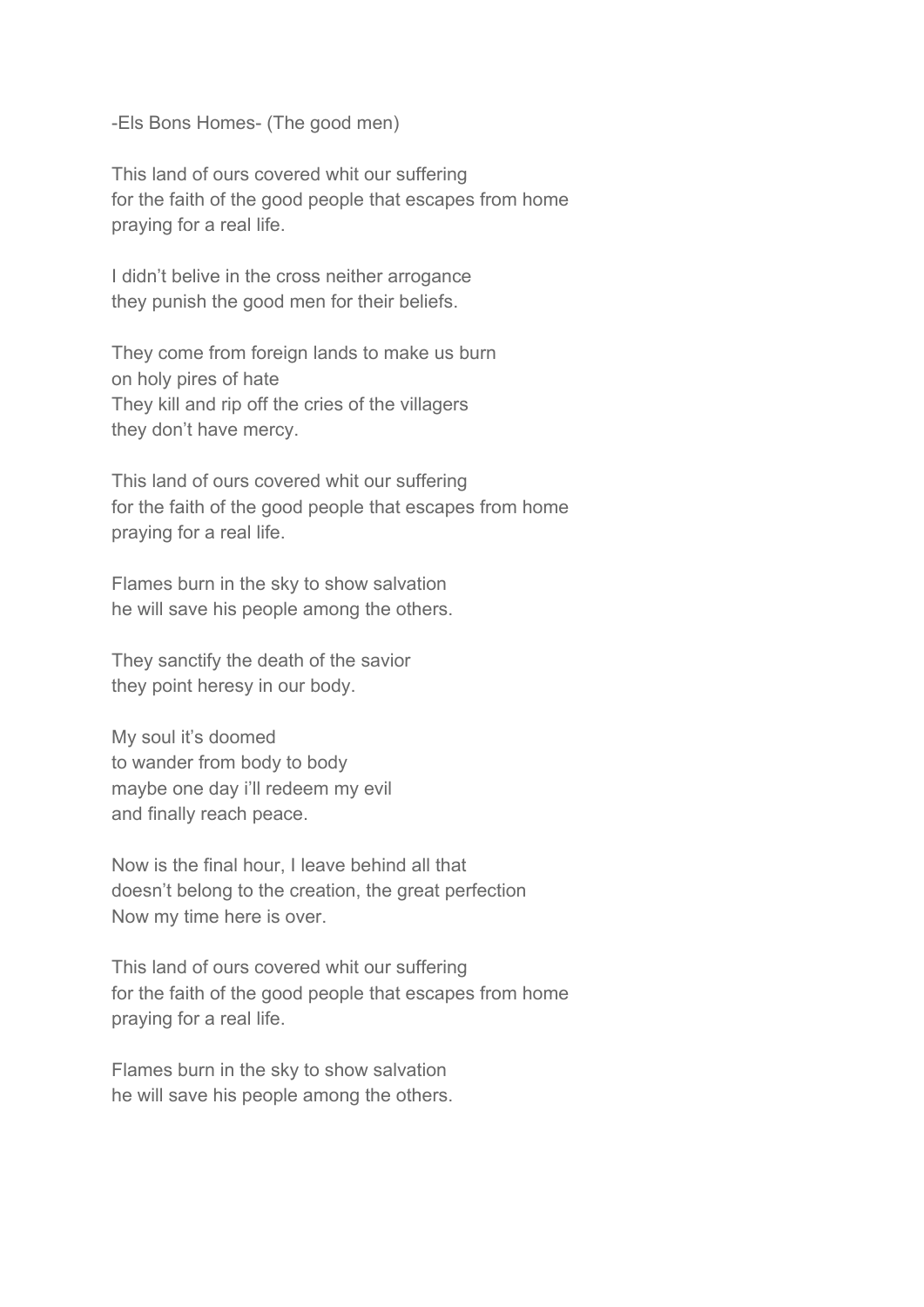-Muret-

Come here, listen Muret's story, come here! where the king sees his life to an end, listen! In this land far from the sea, far inside rage and hate breaks the soldiers' screams, listen!

You will pay for your fails you have lost control soon you'll fall and we all together with you.

With you ends the dream of a country that will never live in freedom again.

Vanity pushed the attack rage blinded him the anxiety for fighting killed the little sense that was left.

Drunk he went to his death and death he found at last at Occitània.

You will pay for your fails you have lost control soon you'll fall and we all together with you..

With you ends the dream of a country that will never live in freedom again.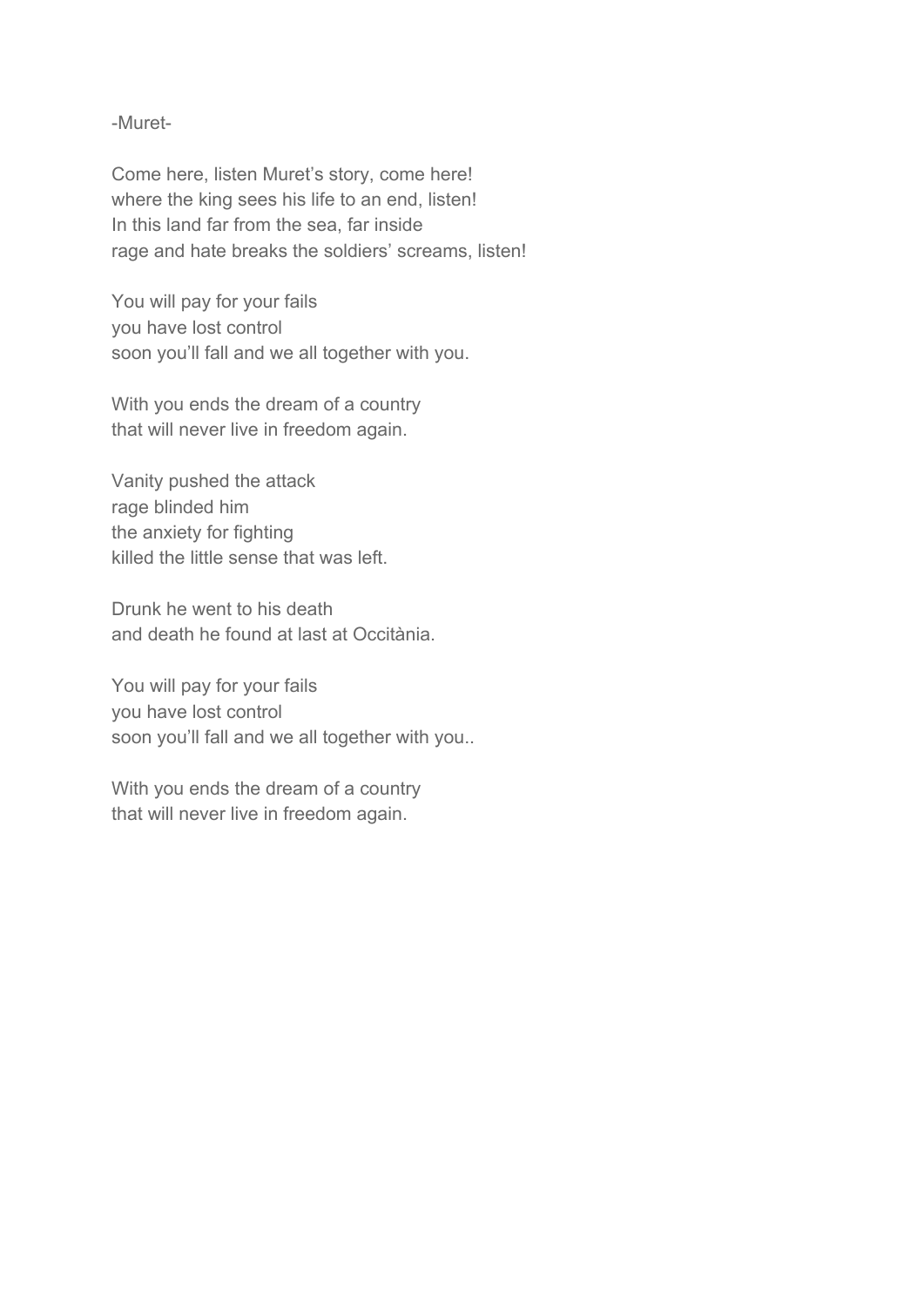-Infància- (Childhood)

Behind this castle walls a whole life is trapped I was brought here I could not choose my doomed destiny for the fauls that i didn't commit I was never a child they didn't let me.

I feel jelousy for the birds they fly free in the sky far, far from here.

In my loneliness I cry in silence surrounded by dark the only friend I have is the stone, cold and heartless, where I live.

My duty calls me, I don't have time for myself a kingdom without a throne I shall save, I shall reign I don't know what the future will bring me but I can't be afraid, everyone depends on me.

In my loneliness I cry in silence surrounded by dark the only friend I have is the stone, cold and heartless, where I live.

My future destiny lies on the history that will be written today I have to be ready, the world awaits for a king dedicated to glory.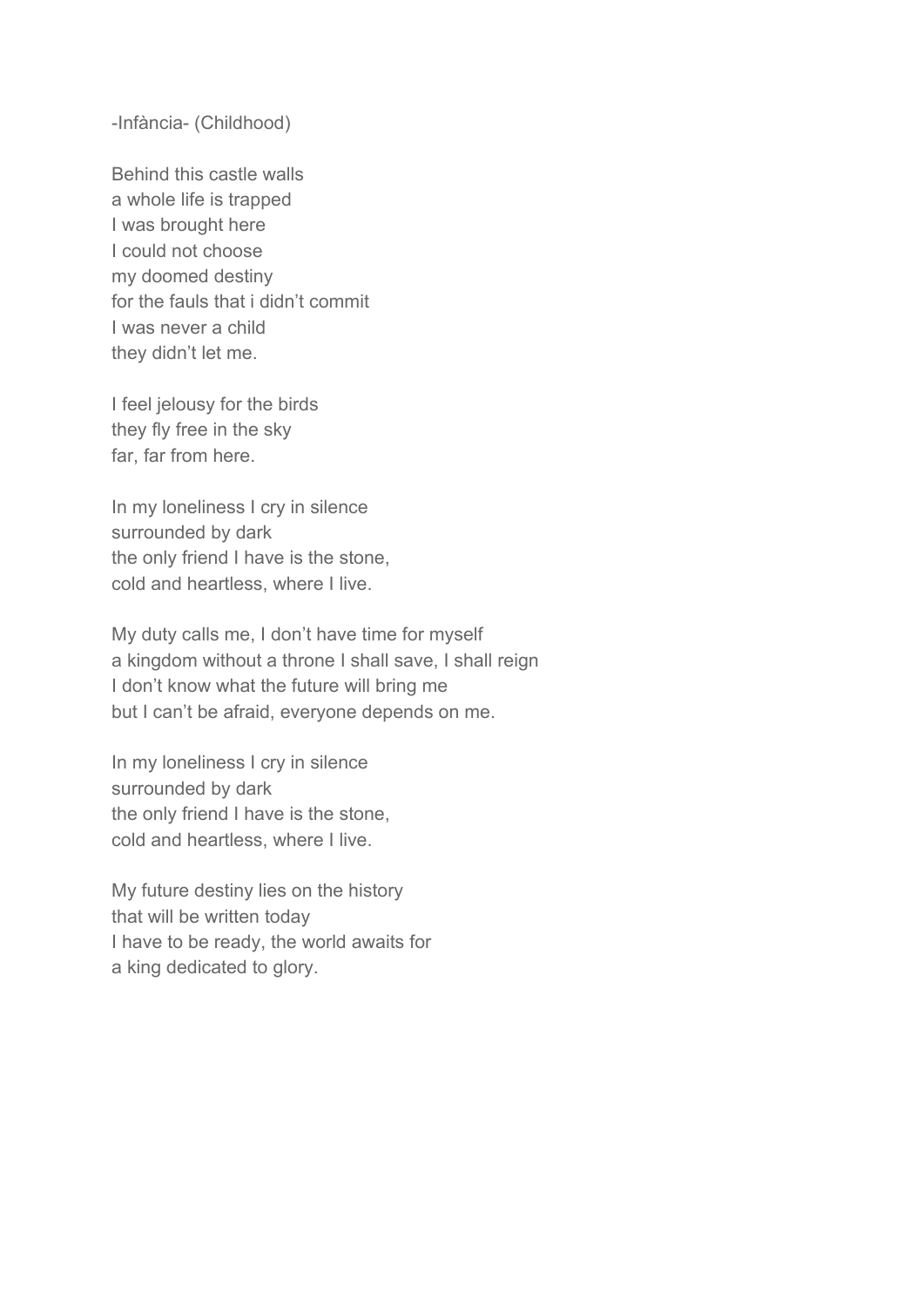-Jaume I- (James the First)

From the sunrise he comes, there, on the horizon is the prince James, lord of this county.

The big moment has come to give sense to a whole live changed, now he takes the power he was born for this they only expect for gloy in this dark times.

Maybe it's to early, but there's no time gossips speaks about conspiracy now it's time to prove himself, enforce his power, not to be stomped.

These are dark times, wars and insubordinate nobels and now they come for him.

From the sunrise he comes, there, on the horizon is the prince James, lord of this county He has come to claim his throne to bring joy to this old kingdom.

The rebelion forges him, now there's no mercy now he is here and he's leaving, now he wants it all.

From the sunrise he comes, there, on the horizon is the prince James, lord of this county He has come to claim his throne to bring joy to this old kingdom.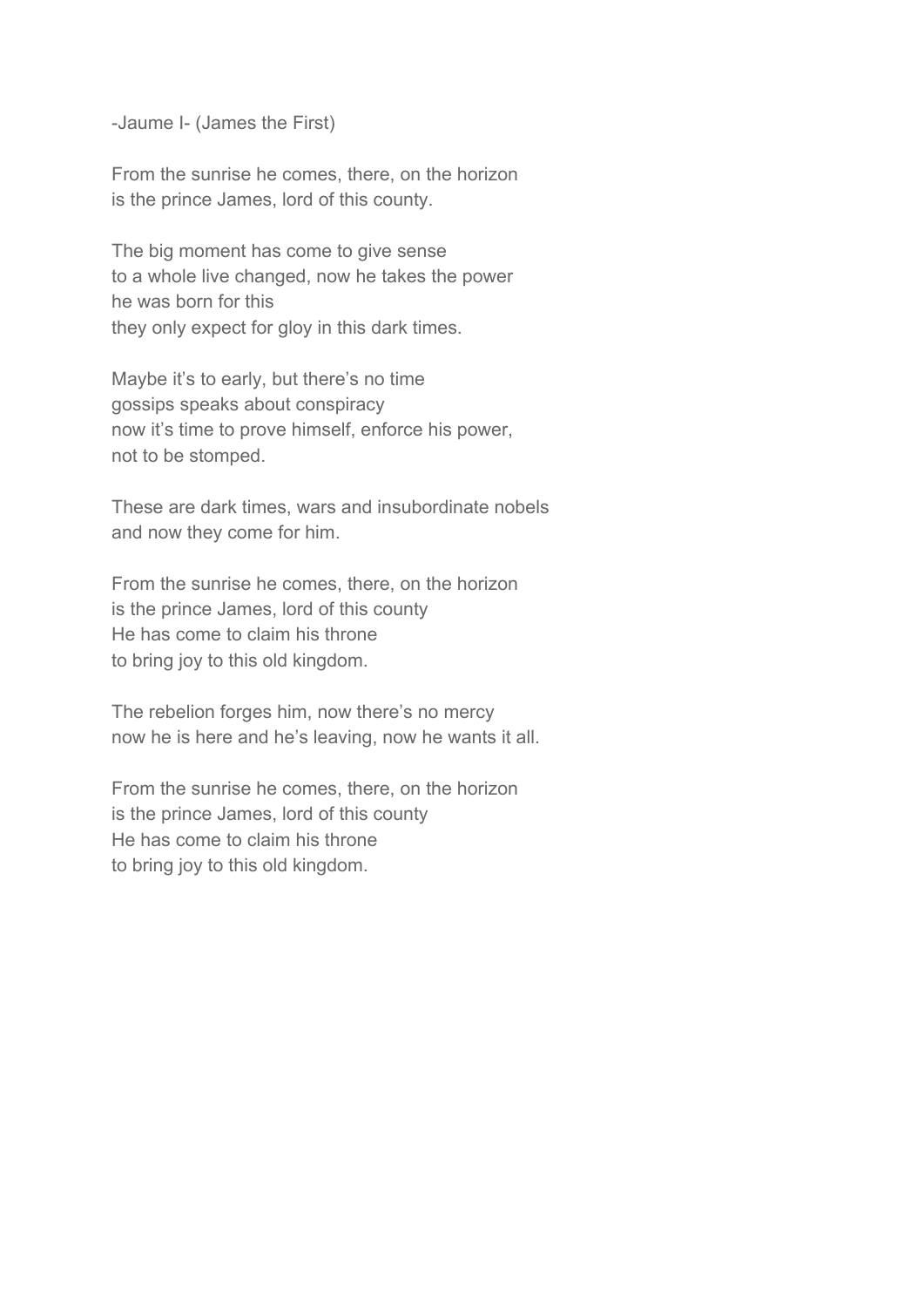-Aurembiaix-

In a world where the laws were made by the hand of the ruling men they didn't consider a single voice from the ones who brought them to the world.

Relied to a state of inferiority condemned to serve without objections she can't accept this condition, now she wants it all.

Fly away where the wind calls to precious freedom hold to your dreams, it's the most valuable they never stomp your pride again you're strength isn't on your arms, is all inside your heart.

She came to claim what belongs to her and she won't give anything to any baron she won't let her dignity be stolen she rules her destiny.

Against the stablished power she's fighting with everything she has she will obtain her place and overcome the arrogance of men.

Fly away where the wind calls to precious freedom hold to your dreams, it's the most valuable they never stomp your pride again you're strength isn't on your arms, is all inside your heart.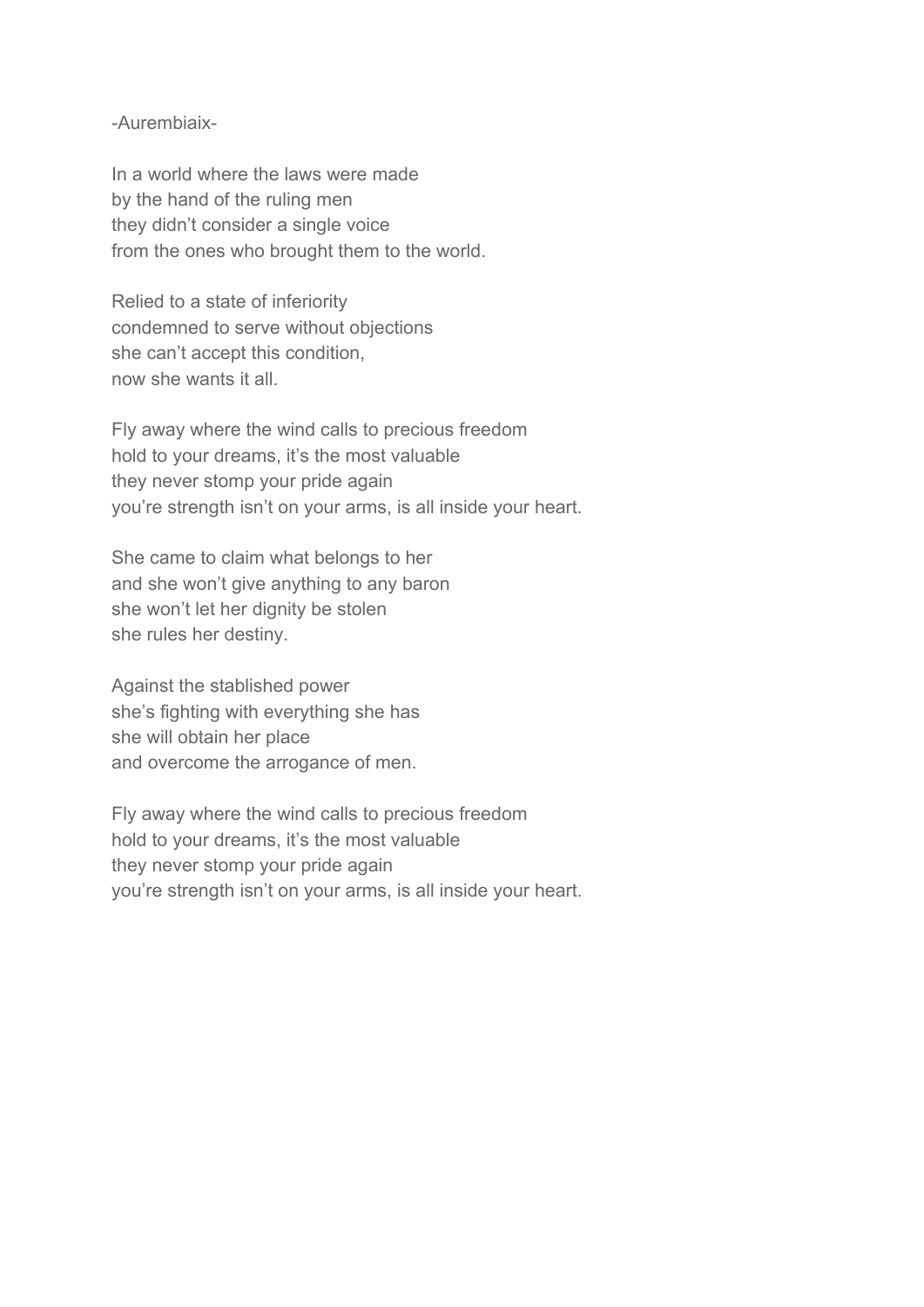-El Conqueridor- (The Conqueror)

Let's go to heathen lands let's go conquer those new worlds let's spread the banner of our lord let's spread the glory of our kingdom.

Lead us in this war agains't cristianity from now on my sword will be at your side.

We will sail to the east and then to the south soon the reconquest will be here Those kingdoms of Allah will soon be ours the moon will became a cross.

Give us strenght in this lands bring us fast to the victory at your side we have nothing to fear let's go, glory await us!

Glory you'll gain for the eternety they will call you with pride the conqueror.

Give us strenght in this lands bring us fast to the victory at your side we have nothing to fear let's go, glory await us!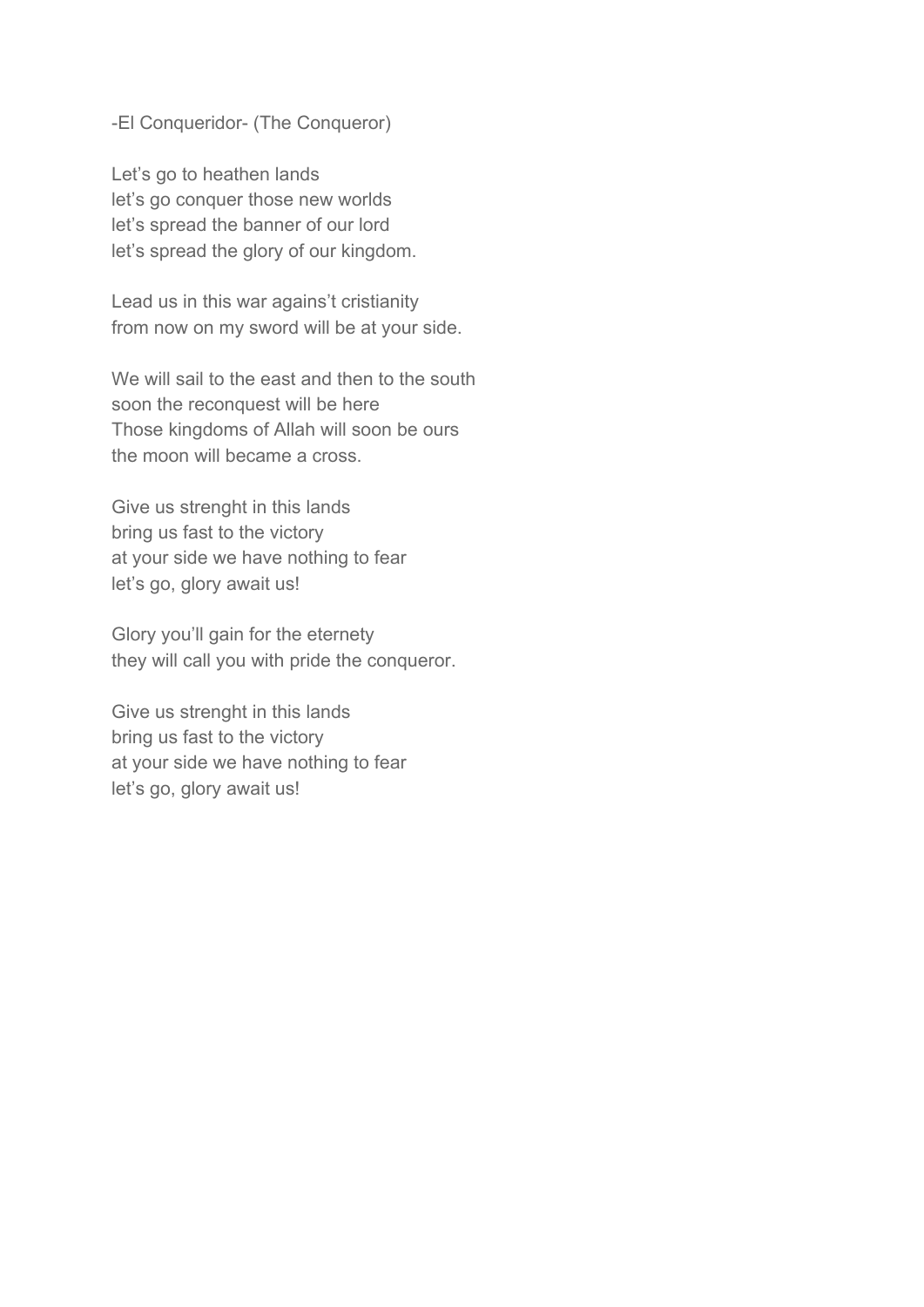-Ales Negres- (Black Wings)

The night falls and there is no moon up in the sky, amidst the dark Far beyond the camp the men are in fear the enemy waits there to attack amidst the dark they surround us.

The wings of the night you spread for us tonight and now we will see the sun again a new dawn will come, darkness will be no more black wings will guide us tomorrow

You crafted your nest next to rage and pain running away from the enemy blood atop the world, where the war has broken peace.

Slaves of an evil we created If we want to live we'll have to fight stay close to us surround us one more time.

The wings of the night you spread for us tonight and now we will see the sun again a new dawn will come, darkness will be no more black wings will guide us tomorrow

Now the time has come, we'll leave at midnight there's no fear we will face our enemy we'll fly up in the sky surrounded by the dark, well protected

The siege ends and tomorrow the doors will open one last breath and all will end a new tomorrow (a new tomorrow) where the sun will set and we won't be afraid.

The night falls and the moon is not there but there's no fear because you're here from now, you surround us…

Slaves of an evil we created If we want to live we'll have to fight stay close to us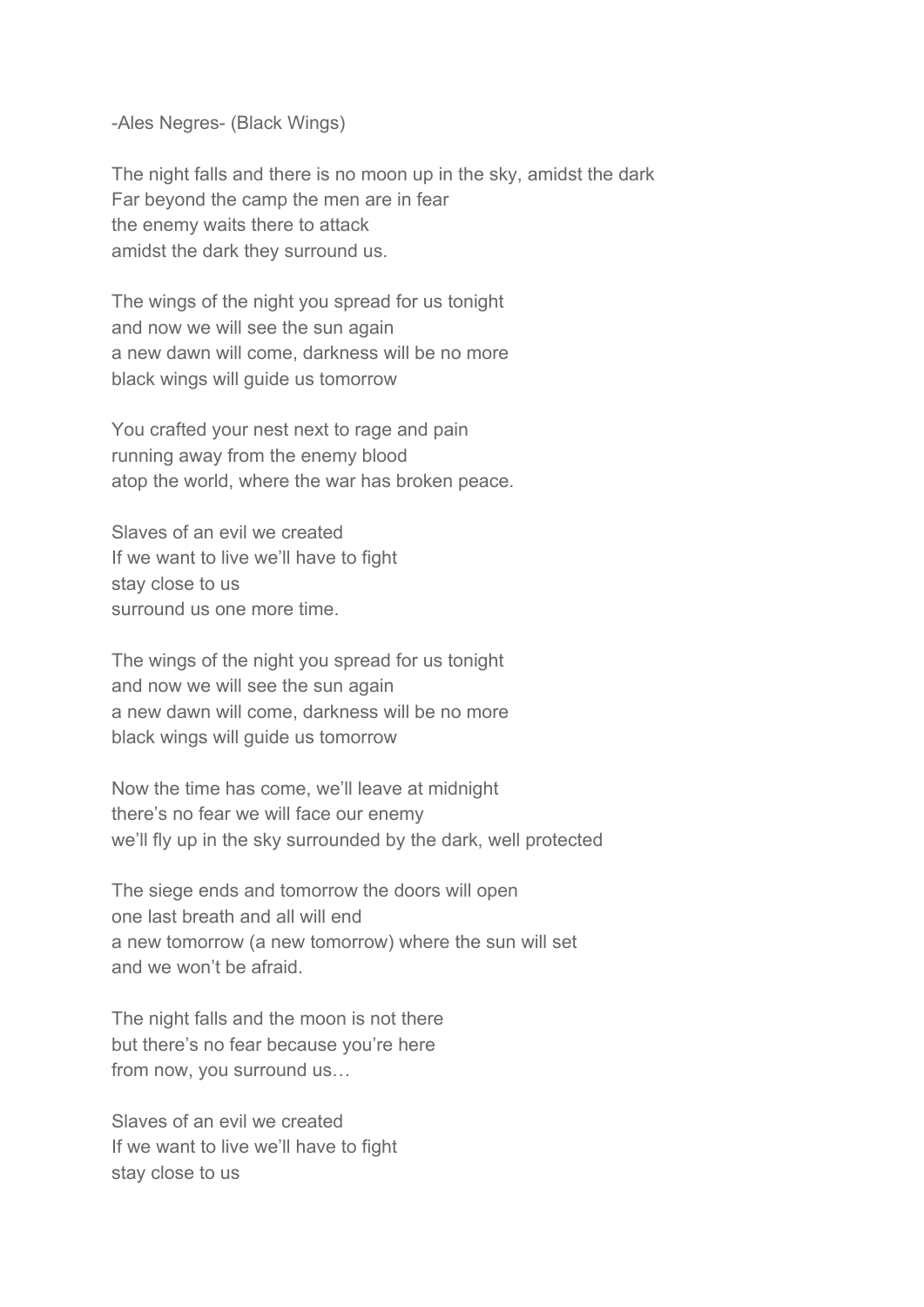surround us one more time.

The wings of the night you spread for us tonight and now we will see the sun again a new dawn will come, darkness will be no more black wings will guide us tomorrow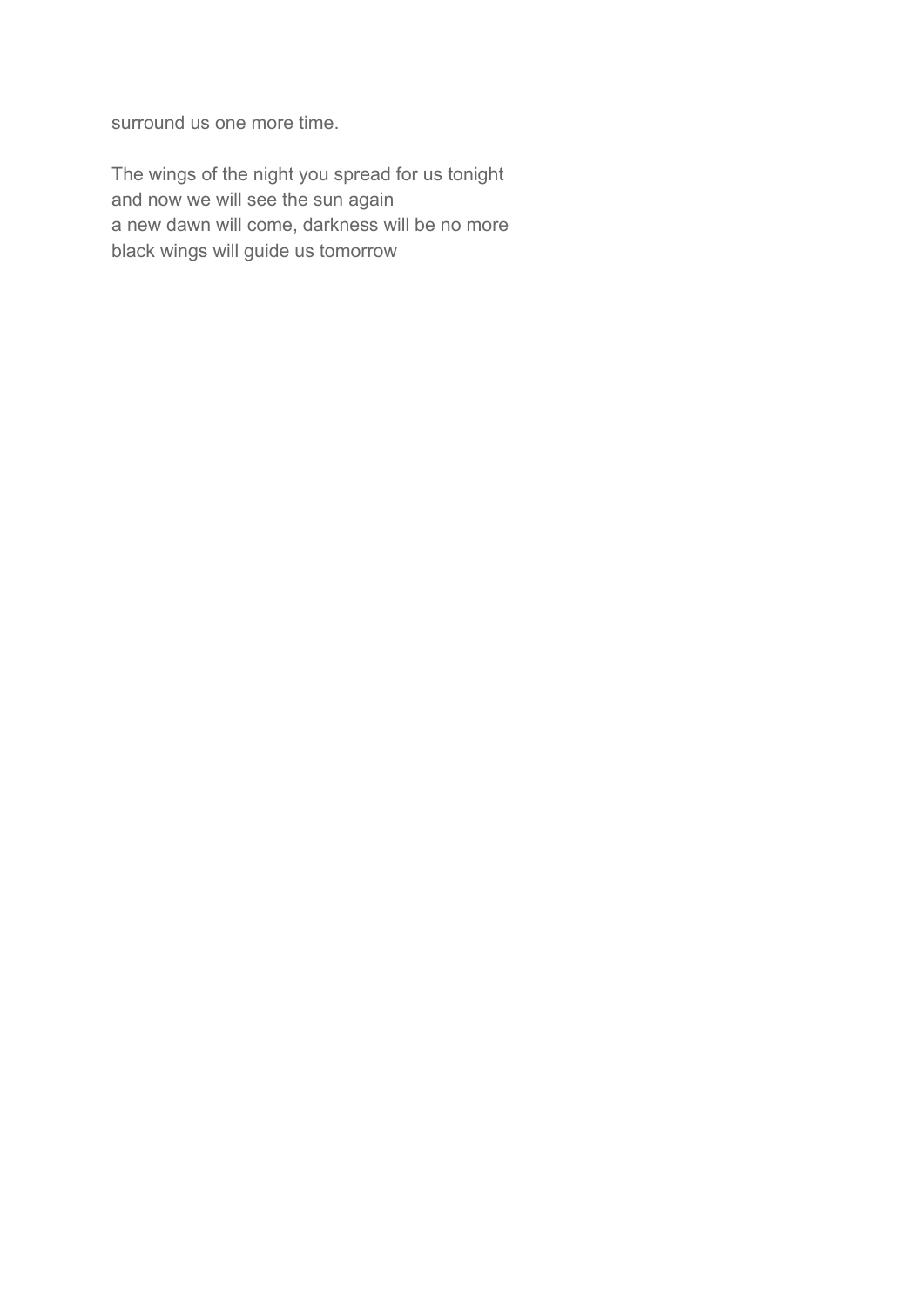-Plany d'Occitània- (Occitan Lament)

Rain over the spilled blood of our dead children now lost in oblivion. Under the ground they rest they are not going to feel the heat of the sun.

His servants we have been for years even when he was defeated now there's nothing left of him. Now fear has visited us knocked the door today my country is dying.

Inside the pit of the sleeping time where oblivion rests a dream grows in the memory, willing to get out We'll wait for the end of time when the opressors shall fall we'll live again and our dream will be over.

You deny the brothers that lost everything for your father now you carry us to death. We'll embrace doom and in glory you'll be and remembrance we'll get lost

Inside the pit of the sleeping time where oblivion rests a dream grows in the memory, willing to get out We'll wait for the end of time when the opressors shall fall we'll live again and our dream will be over.